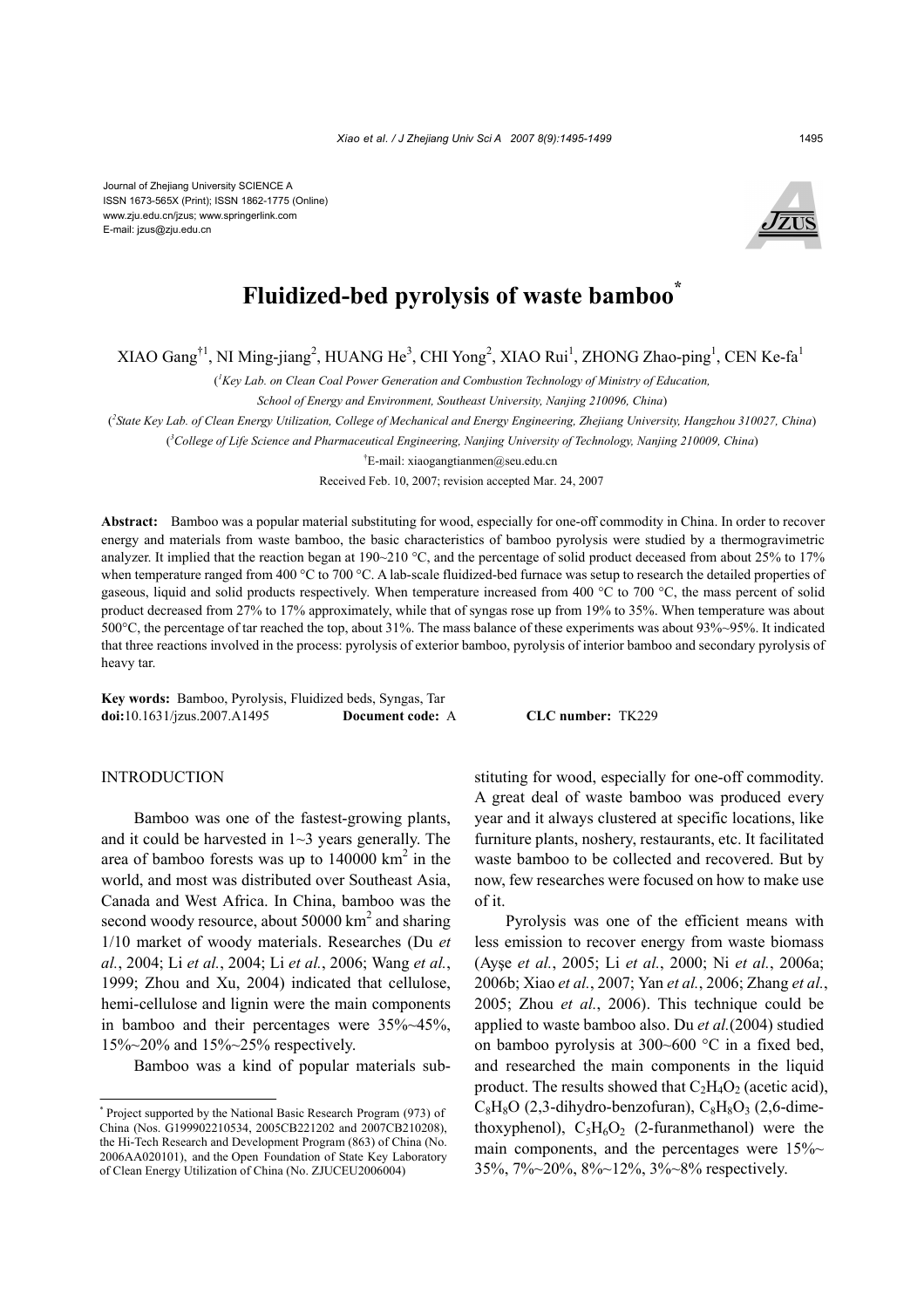In order to provide more comprehensive knowledge of waste bamboo pyrolysis, in this paper, experiments were carried out in a thermogravimetric analyzer and a lab-scale fluidized bed. The characteristics of gaseous, liquid and solid products were analyzed in detail. It was looking forward to facilitate the technology for recovering energy and material from waste bamboo.

### EXPERIMENTAL METHODOLOGY

One-off chopsticks of bamboo were selected as the feedstock for the experiments. The proximate and ultimate analysis was reported in Table 1. In the experiments of thermogravimetirc analysis bamboo was treated less 0.1 mm, and in the experiments of fluidized-bed pyrolysis, the size was about 5 mm $\times$ 5 mm $\times$ 5 mm.

**Table 1 Proximate and ultimate analysis of bamboo**

| Item                    | Value |  |  |  |
|-------------------------|-------|--|--|--|
| Moisture $(\% )$        | 9.15  |  |  |  |
| Ash $(\% )$             | 1.63  |  |  |  |
| Volatile $(\%)$         | 73.92 |  |  |  |
| Fixed carbon $(\% )$    | 15.30 |  |  |  |
| High heat value (kJ/kg) | 17821 |  |  |  |
| C(%)                    | 45.88 |  |  |  |
| $H(\% )$                | 5.36  |  |  |  |
| N(%)                    | 0.32  |  |  |  |
| S(%)                    | 0.26  |  |  |  |
| O (%)                   | 37.40 |  |  |  |

The thermogravimetric analysis was made in such procedure: At first, feedstock was put into the analyzer and the beginning temperature was  $25 \text{ °C}$ ; the furnace was heated at 100 °C/min, and when the temperature achieved 100 °C it was kept for 1 min to eliminate moisture in feedstock; then, the furnace was heated at 100 °C/min until the temperature reached 400 °C/500 °C/600 °C/700 °C; at last, the temperature was kept until the total time reached 700 s to make sure the reaction was completed.

The fluidized-bed pyrolysis reactor was equipped with a steel tube of inside diameter of 30 mm and total height of 250 mm, as shown in Fig.1, which was placed in an electrical heater (about 1 kW). A K-type thermocouples was assembled at about 150 mm above the gas distributor.  $N_2$  was acted as fluidized medium and the velocity was about 0.48 m/s. Sand was selected as bed materials and its diameter was 0.250~0.355 mm. The thickness of bed materials was about 80 mm. Feedstock was fed by batch from the top of the reactor, where equipped with a valve. As soon as the feedstock was fed, the valve was closed quickly. The gaseous product came into the cooler firstly; condensable tar was collected in vessels, and after being dried, un-condensable syngas was collected in a gas-bag. This process was going on for about 2 min until the reaction was almost finished. The fluidized bed was airproofed and cooled quickly. Then it was cleaned up and solid product was collected.



**Fig.1 The illustration of fluidized-bed pyrolysis reactor**

In experiments, precise flux was measured by a gas meter (G1.6 membrane type, minimal precision: 0.2 L), which was made by Hangzhou Beta Gas Meter Co. Ltd. The un-condensable syngas was detected by Trace 2000 gas chromatography (GC). It was made by Thermo Finnigan in Italy, equipped with Flame Ionization Detector (FID) to detect hydrocarbons  $(C_{1\sim 8}H_n)$  and two Thermal Conductivity Detectors (TCD) to detect  $CO$ ,  $CO<sub>2</sub>$ ,  $H<sub>2</sub>$ ,  $N<sub>2</sub>$ , etc. The yields of syngas were calculated by  $N_2$  balance. The heat values of tar and solid product were measured by 5E-1AC/P oxygen bomb calorimeter produced by Kaiyuan Instrument Company in Changsha, China.

## RESULTS AND DISCUSSION

The pilot study was carried out in a thermogravimetric analyzer. And the results were reported in Fig.2. At the beginning of  $0 \sim 300$  s, the loss curve was similar; there was a obvious loss at  $50~100~\text{s}$  (100 °C), which meant the moisture was moved out from bamboo; the reaction began at 200 s (about 250 °C); the main loss took place during 200~300 s, which meant the main reaction was carried out at 250~400  $°C$ ; and after 300 s (about 400  $°C$ ), the percentage of solid products reached about 25% and decreased slowly, which meant pyrolysis was almost completed.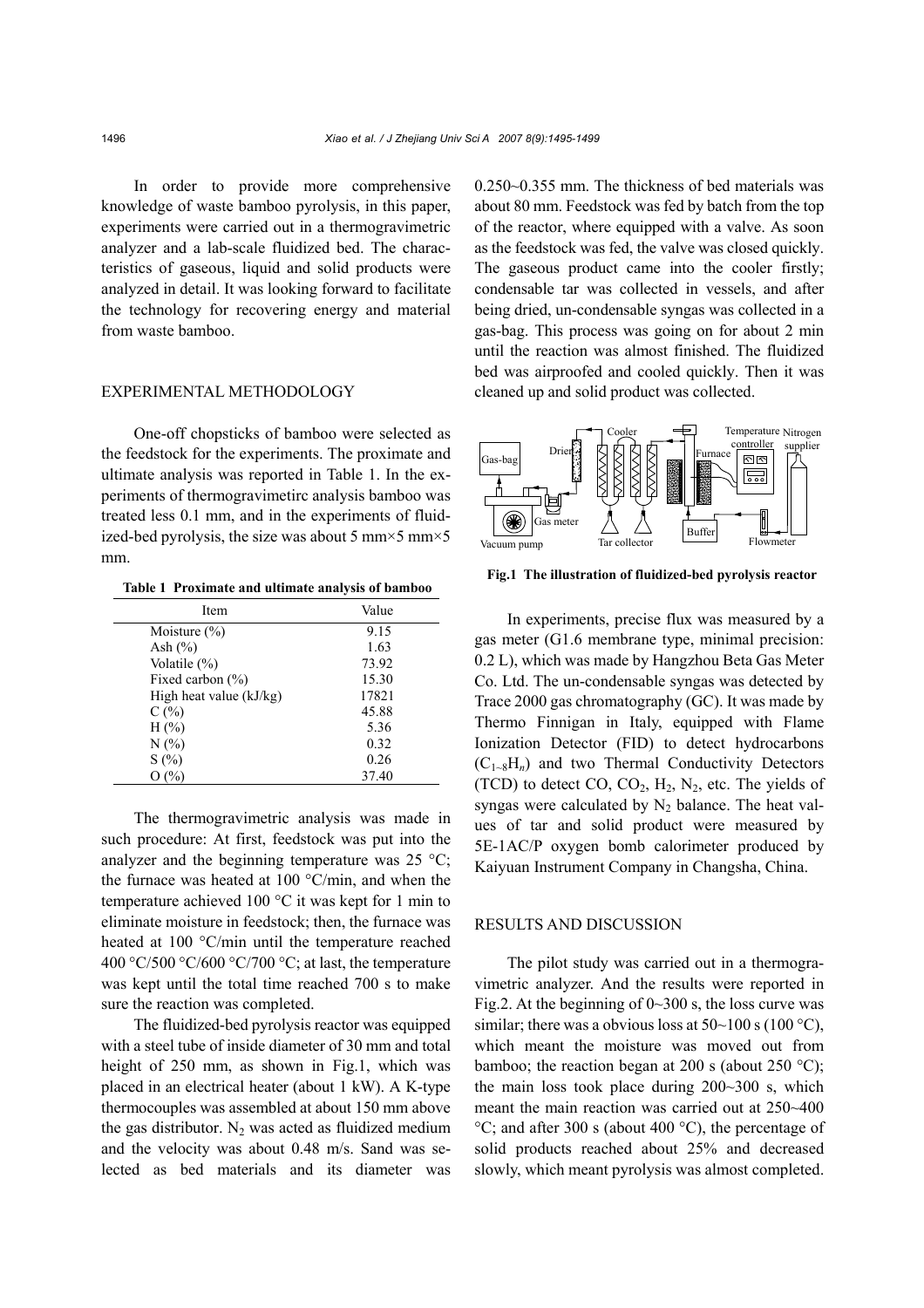If the temperature increased continuously from 400 °C to 700 °C, the percentage of solid products would decrease from 25% to 17%, which indicated there was a further pyrolysis of solid product (Wang *et al.*, 2006).



**Fig.2 The TG curve of bamboo pyrolysis**

## **Characteristics of solid product from fluidized-bed pyrolysis**

The proximate and ultimate analysis of solid product was carried out and reported in Table 2. Generally, the percentage of carbon and fixed carbon rose up respectively with temperature increasing, while that of volatile, hydrogen and oxygen reduced. This meant pyrolysis of solid product was going on with temperature increasing, which was corresponding to the conclusion of TG experiments. The HHV increased from 25000 to 30000 kJ/kg approximately.

It was worthy to report that, when the solid product of 400~500 °C was treated into powder, there was some un-reacted bamboo remained inside it obviously. This indicated that two minutes was not enough for the reaction of pyrolysis at this temperature, or the temperature was not high enough for granule pyrolysis.

## **Characteristics of tar from fluidized-bed pyrolysis**

Different appearance of tar was deserved from various pyrolysis temperatures, as shown in Fig.3. The tar was more liquid and less fuscous with temperature increasing.

Due to the fact that the tar was very hydrophilic and thermo-active, it was difficult to measure the moisture of it. In this paper, silica gel was used to absorb the moisture in it, however there may induce some errors in measuring. HHV of the tar was also detected by oxygen bomb calorimeter. The results were displayed in Table 3. With temperature increasing, percentage of moisture increased, while HHV of tar decreased. It was because more tar was involved in secondary pyrolysis and more H<sub>2</sub>O was produced (Chen *et al.*, 2003b; Wang *et al.*, 2006).

#### **Characteristics of syngas**

Inorganic gas and hydrocarbon were the main components of syngas, and the yields were displayed in Fig.4. In Fig.4a, steam was free, which would be discussed in Section 3.4. In Fig.4b, C*x*H*y* meant other hydrocarbons, including  $C_2H_6$ ,  $C_3H_8$ ,  $C_4H_{10}$ ,  $C_5H_{10}$ ,  $C_5H_{12}$ ,  $C_6H_{14}$ , etc. The main reactions as follows:

Exterior bamboo $\rightarrow$ CO<sub>2</sub>+CO+H<sub>2</sub>O+heavy tar+char,

(1) Interior bamboo $\rightarrow$ light tar+CO+H<sub>2</sub>+char, (2) Heavy tar→CO+H2+H2O+CH4+C2H4+C*x*H*y*+light tar. (3)

| Temperature<br>(°C) | Moisture<br>$(\%)$ | Ash<br>$(\%)$ | Volatile<br>$(\%)$ | Fixed carbon<br>$(\%)$ | High heat value<br>(kJ/kg) | (%)   | Н<br>$\frac{1}{2}$ | N<br>(%) | $\frac{1}{2}$ | O<br>$(\%)$ |
|---------------------|--------------------|---------------|--------------------|------------------------|----------------------------|-------|--------------------|----------|---------------|-------------|
| 400                 | 6.15               | 5.82          | 22.82              | 65.21                  | 25153                      | 67.40 | 3.46               | 0.54     | 0.22          | 16.41       |
| 500                 | 6.70               | 6.56          | 20.65              | 67.09                  | 27660                      | 69.54 | 3.05               | 0.80     | 0.25          | 13.09       |
| 600                 | 5.90               | 8.49          | 12.76              | 72.85                  | 29570                      | 74.64 | .90                | 0.55     | 0.27          | 8.24        |
| 700                 | 6.21               | 8.70          | 10.91              | 74.18                  | 30032                      | 76.67 | .69                | 0.57     | 0.28          | 5.87        |

**Table 2 Proximate and ultimate analysis of solid product** 



**Table 3 Characteristics of tar** Temperature  $(^{\circ}C)$  Moisture  $(^{\circ}O)$  HHV (kJ/kg) 400 13.88 28153 500 14.01 27738 600 15.00 22546 700 20.46 21411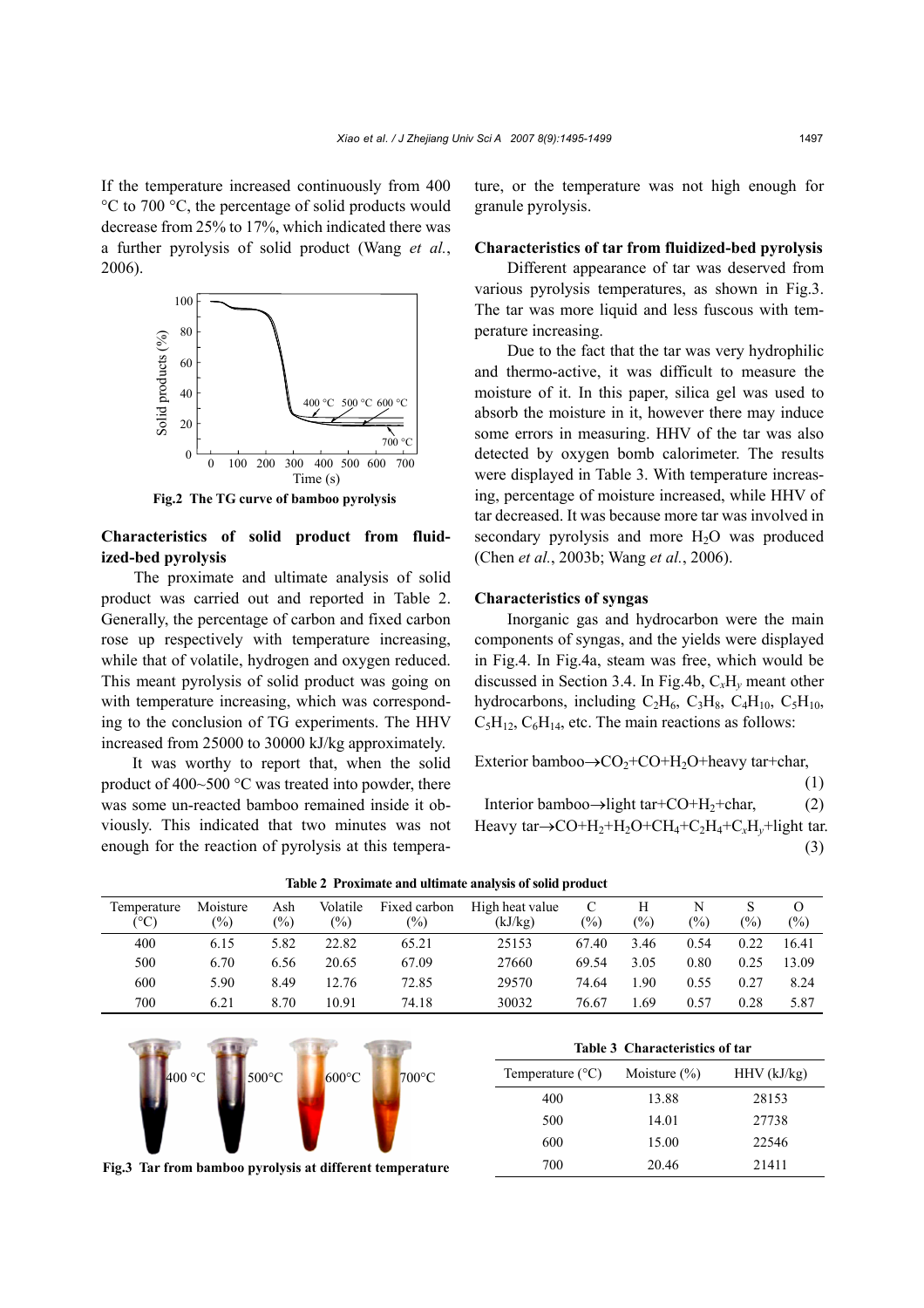

**Fig.4 Yield of main components in syngas. (a) Inorganic components; (b) Hydrocarbon** 

Generally, the yield of inorganic gas was higher than that of hydrocarbon. Excluding  $CO<sub>2</sub>$ , all yields of the components went up with temperature increasing.

 $CO<sub>2</sub>$  and  $CO$  was the predominant component in syngas. At 400~500 °C, the total percentage of  $CO<sub>2</sub>$ and CO was over 90%, which meant reaction Eq.(1) was the primary reaction. In this reaction, the tar was fuscous and slimy, so it was called heavy tar in this paper, while the liquid tar was called light tar, which was mainly produced at higher temperature. There was still some un-reacted bamboo remained inside the solid products, when temperature was 400~500 °C and reaction time was 2 min. The reacted bamboo was called exterior bamboo in this paper. While at higher temperature, the un-reacted bamboo would pyrolyzed further, it was called interior bamboo.

When temperature was enhanced at over 500 °C and up to 700  $\degree$ C, the yields of CO<sub>2</sub> decreased tardily, while that of CO,  $H_2$ , CH<sub>4</sub> and C<sub>2</sub>H<sub>4</sub> increased sharply. Furthermore, with temperature increasing, tar became more lucid and liquid, and less O remained in char. This indicated reactions Eqs.(2) and (3) were taken place during this process. In reaction Eq.(2), due to

the exterior char could act as catalysis and reducing agent (Chen *et al.*, 2003a; Tan *et al.*, 2005), light tar and CO were produced rather than heavy tar or  $CO<sub>2</sub>$ . Higher temperature could enhance the heating ratio and facilitate pyrolysis of heavy tar, which induced reaction Eq.(3).

#### **Mass balance of pyrolysis**

In order to verify the accuracy of these experiments, mass balance was fulfilled and the result was displayed in Fig.5. The mass percent of solid product decreased with temperature increasing, which indicated the reaction of pyrolysis was going on with temperature increasing. And reaction Eq.(2) was testified in a certain extent.



**Fig.5 Mass balance of bamboo pyrolysis** 

The mass percent of tar achieved the highest, about 32%, when temperature was 500 °C. And when temperature increased over 500 °C, the yield of tar reduced, while the yield of syngas increased sharply. This meant reaction Eq.(3) became the principal equation at 500~700 °C.

The mass percent of steam in syngas was stable under the experimental conditions, which implied less steam involved into the secondary reactions.

In spite of carefulness, the mass balance reached 93%~95% due to the limit of collection and measurement. The errors of experiments were analyzed as following: During the cooling process, pyrolysis of the solid product would be going on, although which happened slowly. This would result in some loss of syngas and tar. In the measurement of syngas, only  $CO<sub>2</sub>$ ,  $CO$ ,  $H<sub>2</sub>$  and some hydrocarbons  $(C<sub>1~8</sub>H<sub>v</sub>)$  were detected, but others, such as steam,  $CH<sub>2</sub>O$ ,  $C<sub>2</sub>H<sub>4</sub>O<sub>2</sub>$ , etc., could not be detected by GC. It also reduced the mass balance.